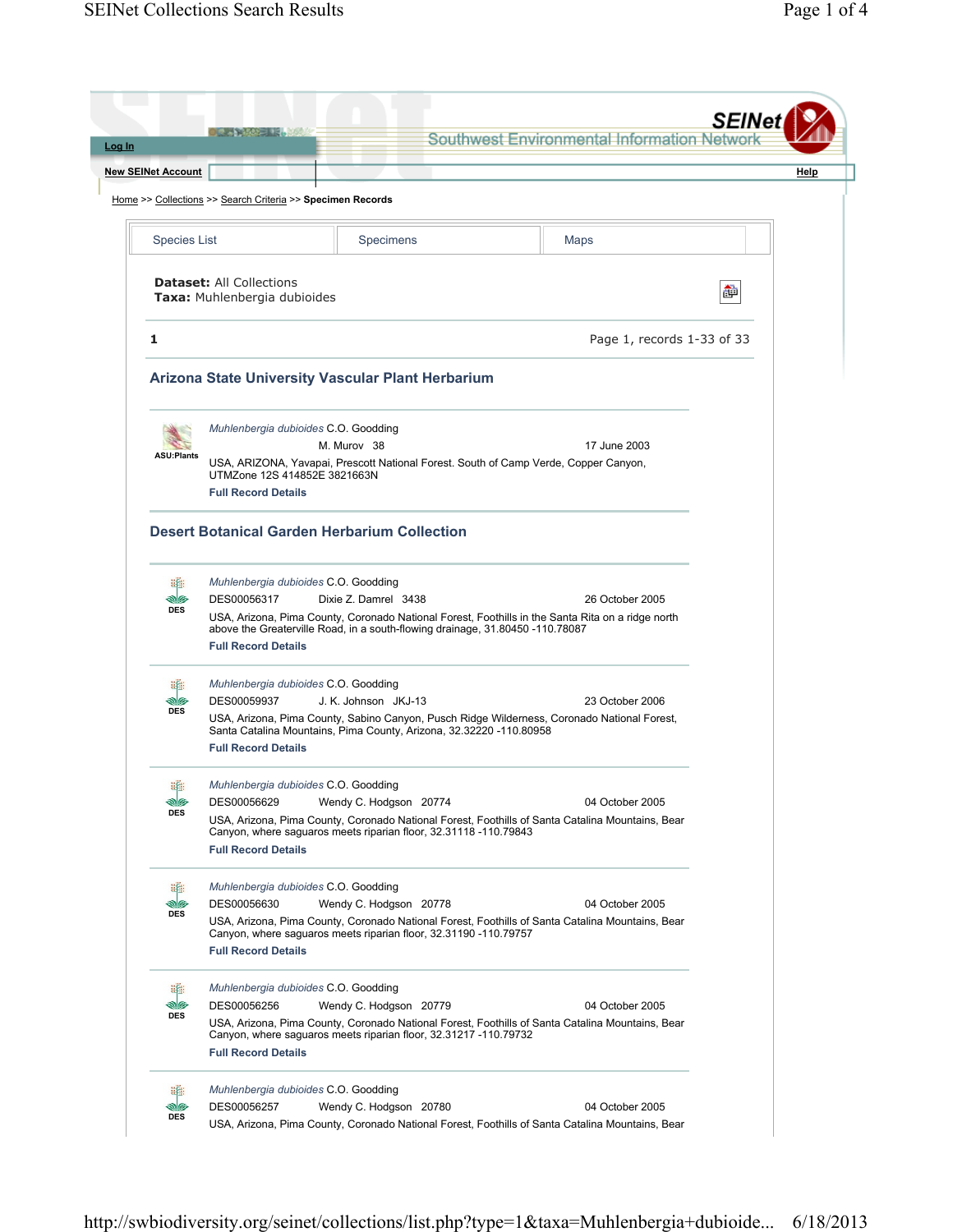|                  | Canyon, where saguaros meets riparian floor, 32.31217 -110.79732<br><b>Full Record Details</b>                                                                                                                                                                        |
|------------------|-----------------------------------------------------------------------------------------------------------------------------------------------------------------------------------------------------------------------------------------------------------------------|
| N.               | Muhlenbergia dubioides C.O. Goodding                                                                                                                                                                                                                                  |
| u<br><b>DES</b>  | Wendy C. Hodgson 20781<br>DES00056258<br>04 October 2005                                                                                                                                                                                                              |
|                  | USA, Arizona, Pima County, Coronado National Forest, Foothills of Santa Catalina Mountains, Bear<br>Canyon, where saguaros meets riparian floor, 32.31217 -110.79732<br><b>Full Record Details</b>                                                                    |
| S.<br><b>DES</b> | Muhlenbergia dubioides C.O. Goodding                                                                                                                                                                                                                                  |
|                  | DES00056259<br>04 October 2005<br>Wendy C. Hodgson 20782                                                                                                                                                                                                              |
|                  | USA, Arizona, Pima County, Coronado National Forest, Foothills of Santa Catalina Mountains, Bear<br>Canyon, where saguaros meets riparian floor, 32.31217 -110.79732<br><b>Full Record Details</b>                                                                    |
|                  | Muhlenbergia dubioides C.O. Goodding                                                                                                                                                                                                                                  |
|                  | DES00056260<br>Wendy C. Hodgson 20783<br>04 October 2005                                                                                                                                                                                                              |
| <b>DES</b>       | USA, Arizona, Pima County, Coronado National Forest, Foothills of Santa Catalina Mountains, Bear<br>Canyon, where saguaros meets riparian floor, 32.31217 -110.79732<br><b>Full Record Details</b>                                                                    |
|                  |                                                                                                                                                                                                                                                                       |
| SE.<br>MØ        | Muhlenbergia dubioides C.O. Goodding                                                                                                                                                                                                                                  |
| <b>DES</b>       | DES00056262<br>Wendy C. Hodgson 20784<br>04 October 2005<br>USA, Arizona, Pima County, Coronado National Forest, Foothills of Santa Catalina Mountains, Bear                                                                                                          |
|                  | Canyon, where saguaros meets riparian floor, 32.31217 -110.79732<br><b>Full Record Details</b>                                                                                                                                                                        |
|                  | Muhlenbergia dubioides C.O. Goodding                                                                                                                                                                                                                                  |
|                  | Wendy C. Hodgson 20785<br>DES00056261<br>04 October 2005                                                                                                                                                                                                              |
| <b>DES</b>       | USA, Arizona, Pima County, Coronado National Forest, Foothills of Santa Catalina Mountains, Bear<br>Canyon, where saguaros meets riparian floor, 32.31217 -110.79732<br><b>Full Record Details</b>                                                                    |
| S.               | Muhlenbergia dubioides C.O. Goodding                                                                                                                                                                                                                                  |
| VØ               | DES00056263<br>Wendy C. Hodgson 20812<br>05 October 2005                                                                                                                                                                                                              |
| <b>DES</b>       | USA, Arizona, Pima County, Coronado National Forest, Foothills of Santa Rita Mountains, 15.2<br>miles east of I-19 and 7.1 miles east of Madera Canyon Road on Greaterville Road, north side of<br>road at pullout, 31.79967 -110.77635<br><b>Full Record Details</b> |
|                  | <b>University of Arizona Herbarium</b>                                                                                                                                                                                                                                |
|                  | Muhlenbergia dubioides C.O. Goodding                                                                                                                                                                                                                                  |
|                  | 143014<br>Dr. E.W. Hardies M-403<br>02 October 1939                                                                                                                                                                                                                   |
| \RI7             | United States, Arizona, Pima County, Box Canyon, 31.80833 -110.78333                                                                                                                                                                                                  |
|                  | <b>Full Record Details</b>                                                                                                                                                                                                                                            |
|                  | Muhlenbergia dubioides C.O. Goodding                                                                                                                                                                                                                                  |
|                  | 109338<br>Eleanor Roberts 126<br>20 September 1954                                                                                                                                                                                                                    |
|                  | United States, Arizona, Pima County, Lower end Bear Canyon, 32.31270 -110.79760<br><b>Full Record Details</b>                                                                                                                                                         |
|                  | Muhlenbergia dubioides C.O. Goodding                                                                                                                                                                                                                                  |
| <b>\RIZ</b>      | 62463<br>Frank W. Gould 5238<br>06 October 1948                                                                                                                                                                                                                       |
|                  | United States, Arizona, Pima County, Sabino Canyon, Southwestern slopes of the Santa Catalina                                                                                                                                                                         |
|                  | Mnts,, 32.33333 - 110.82500                                                                                                                                                                                                                                           |
|                  | <b>Full Record Details</b>                                                                                                                                                                                                                                            |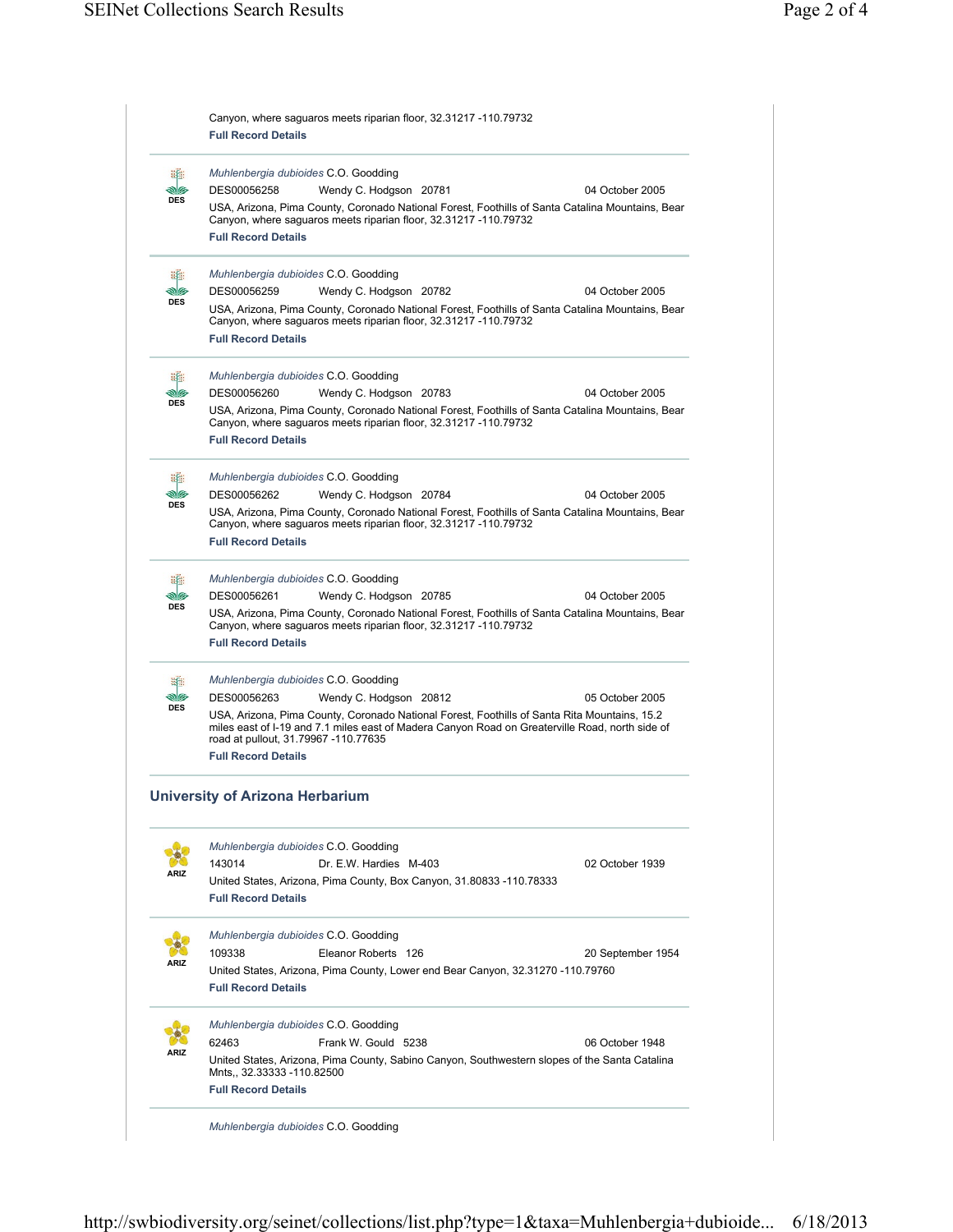| ARIZ        | 147741<br>Gertrude Storm 140<br>near Tucson;, 32.31270 -110.79760                                  | 27 September 1961<br>United States, Arizona, Pima County, Lower Bear Canyon Picnic area, Santa Catalina Mountains,    |
|-------------|----------------------------------------------------------------------------------------------------|-----------------------------------------------------------------------------------------------------------------------|
|             | <b>Full Record Details</b>                                                                         |                                                                                                                       |
| ARIZ        | Muhlenbergia dubioides C.O. Goodding<br>330533<br>Hardies                                          | 28 November 1936                                                                                                      |
|             | <b>Full Record Details</b>                                                                         | United States, Arizona, Pima County, Bear Canyon, Catalina Mountains,, 32.37200 -110.69700                            |
|             | Muhlenbergia dubioides C.O. Goodding                                                               |                                                                                                                       |
| ARIZ        | 349554<br>J. R. & C. G. Reeder 9724<br>32.11370 -109.92170                                         | 08 October 1998<br>United States, Arizona, Cochise County, along A-83, ca. 2 km E of the Cochise-Santa Cruz Co. line, |
|             | <b>Full Record Details</b>                                                                         |                                                                                                                       |
|             | Muhlenbergia dubioides C.O. Goodding                                                               |                                                                                                                       |
|             | 349558<br>J. R. & C. G. Reeder 9724                                                                | 08 October 1998                                                                                                       |
| <b>\RIZ</b> | 32.11370 -109.92170<br><b>Full Record Details</b>                                                  | United States, Arizona, Cochise County, along A-83, ca. 2 km E of the Cochise- Santa Cruz Co. line,                   |
|             | Muhlenbergia dubioides C.O. Goodding                                                               |                                                                                                                       |
|             | 352434<br>J. R. & C. G. Reeder 9776                                                                | 21 September 1999                                                                                                     |
| ARIZ        | W of its jct. With AZ-83, 31.80833 -110.78333                                                      | United States, Arizona, Pima County, Box Canyon, along Greaterville to Continental Rd, ca. 11 km                      |
|             | <b>Full Record Details</b>                                                                         |                                                                                                                       |
|             |                                                                                                    |                                                                                                                       |
|             | Muhlenbergia dubioides C.O. Goodding<br>282748<br>Jim Keller 842                                   | 14 September 1986                                                                                                     |
| ARIZ        | <b>Full Record Details</b>                                                                         | United States, Arizona, Pima County, Box Canyon, Santa Rita Mountains, 31.80833 -110.78333                            |
|             | Muhlenbergia dubioides C.O. Goodding                                                               |                                                                                                                       |
| ARIZ        | 215761<br>John R. & Charlotte 6895                                                                 | 25 September 1977                                                                                                     |
|             | 31.80833 -110.78333<br><b>Full Record Details</b>                                                  | United States, Arizona, Pima County, Santa Rita Mountains, Box Canyon, on the Greaterville road,                      |
|             | Muhlenbergia dubioides C.O. Goodding                                                               |                                                                                                                       |
| ARIZ        | L.N. Goodding A-9815<br>141187                                                                     | 16 October 1939                                                                                                       |
|             | United States, Arizona, Pima County, Box Canyon, 31.80833 -110.78333<br><b>Full Record Details</b> |                                                                                                                       |
|             | Muhlenbergia dubioides C.O. Goodding                                                               |                                                                                                                       |
| ARIZ        | 334536<br>L.N. Goodding CG-11                                                                      | 09 September 1937                                                                                                     |
|             |                                                                                                    | United States, Arizona, Santa Cruz County, Sycamore Canyon, 31.41667 -111.19167                                       |
|             | <b>Full Record Details</b>                                                                         |                                                                                                                       |
|             | Muhlenbergia dubioides C.O. Goodding                                                               |                                                                                                                       |
| ARIZ        | 241737<br>Leslie Goodding 701-49                                                                   | 24 September 1949                                                                                                     |
|             | 110.35833                                                                                          | United States, Arizona, Cochise County, Garden Canyon, Huachuca Game Preserve,, 31.46667 -                            |
|             | <b>Full Record Details</b>                                                                         |                                                                                                                       |
|             | Muhlenbergia dubioides C.O. Goodding                                                               |                                                                                                                       |
|             |                                                                                                    |                                                                                                                       |
| \RIZ        | 32639<br>Leslie N. Goodding 441-45                                                                 | 12 November 1945                                                                                                      |